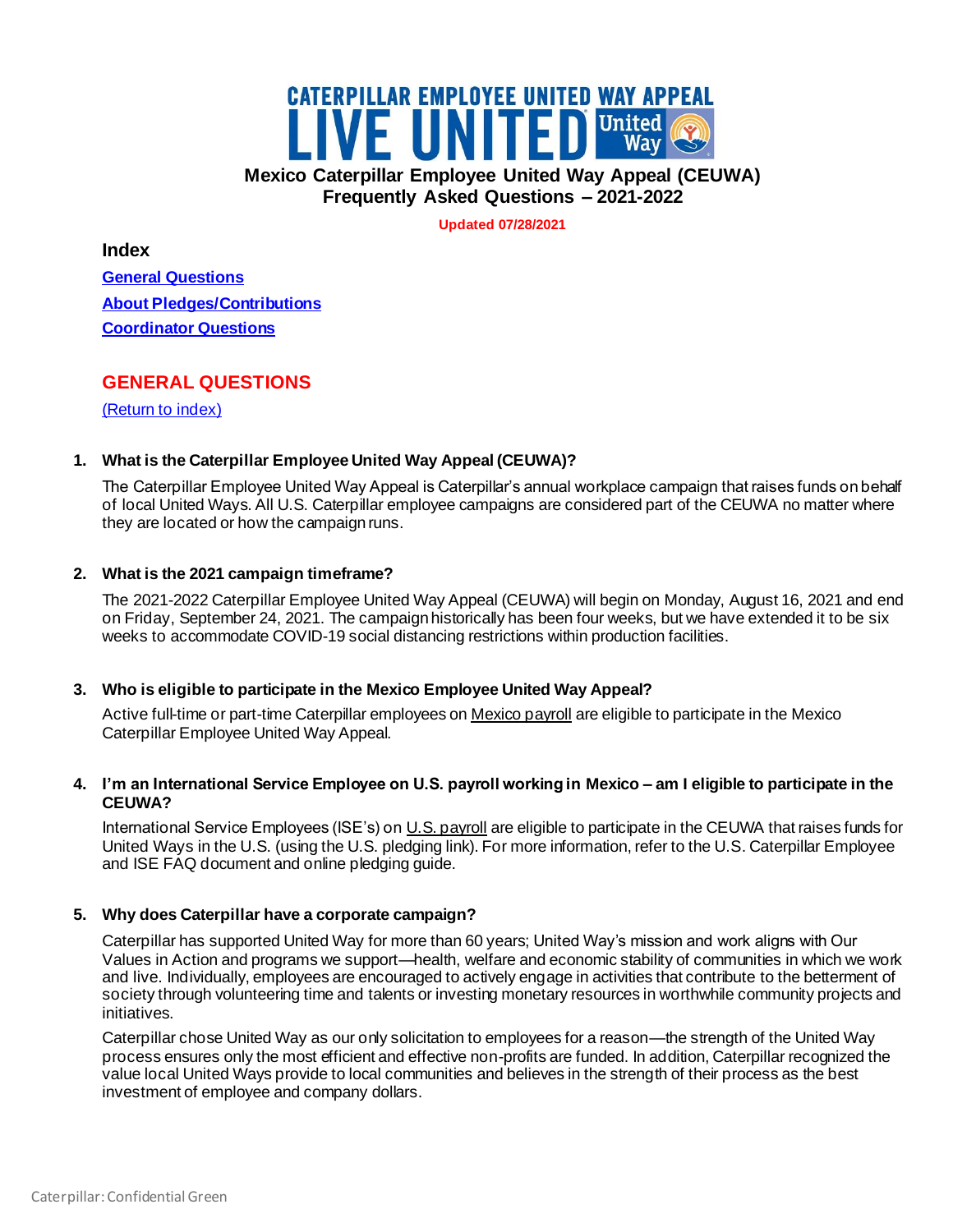#### **6. Who pays the administrative cost for Caterpillar to coordinate the CEUWA?**

Caterpillar pays 100 percent of all expenses associated with CEUWA (supplies, administrative costs, etc.). Every penny of employee contributions goes to the participating United Way organizations. This means there are **no administrative expenses paid on employee dollars** when they are directed to your local United Way and/or designated United Way partner agency.

#### **7. How much of the total employee contribution to CEUWA go to the local United Ways?**

100% of all employee contributions to CEUWA go directly to the United Ways.

#### **8. Who determines which United Ways are part of the CEUWA?**

The online pledging system allows all United Ways to participate in the campaign based on the country you reside. However, it is the local United Way's responsibility to update their system with the appropriate funded programs and impact areas to allow donors the ability to designate to a particular agency.

#### **9. Who decides how much of the money raised by facility campaigns goes to their local United Way?**

All employee contributions go back to the local United Way(s) or agencies based on your home zip code or otherwise specified location if you chose. CEUWA's role in the campaign is to raise funds for the local United Way(s). It is the responsibility of the United Way(s) receiving the funds to allocate the monetary contributions as needed.

#### **10. Are employees expected to contribute to the CEUWA?**

Caterpillar realizes not all employees will participate in the CEUWA and employees are not required to contribute to the CEUWA. However, employees are encouraged to contribute to the United Way and/or partner agencies of their choice. The CEUWA serves as a vehicle to support many agencies with one contribution. In addition, funds raised by employees are eligible to be matched by the Caterpillar Foundation dollar for dollar with no maximum limit.

#### **11. Is there a corporate policy written about the CEUWA?**

There is a corporate policy that specifically deals with "solicitations" and it states that internal solicitations are NOT allowed. However, CEUWA is an exception to that policy. Caterpillar is able to solicit each employee on company time with company resources using a Caterpillar Employee online pledging process. The CEUWA campaign is strictly solicited through an online form during the annual internal campaign. For more information on the Corporate Solicitation Policy, please see your local HR representative or HR Manager.

# <span id="page-1-0"></span>**ABOUT PLEDGES/CONTRIBUTIONS**

[\(Return to index\)](#page-0-1)

# **12. How do I pledge online?**

You will receive your invitation to pledge online through a series of communications from your communications team. To pledge online you can visi[t www.caterpillar.com/unitedway](http://www.caterpillar.com/unitedway) to find the correct **Mexico** employee pledge link and more information. You will then need to register and complete the pledge process.

#### **13. When are contributions effective?**

All contributions made to CEUWA are effective as of the employees first pay period in the 2021 calendar year (pay period 1). For example—during the campaign in August 2021, Jim pledges \$5 each month. Actual deductions from Jim's pay check will not be taken out until January 2022. Please note: If you have chosen to participate with a onetime-only contribution, it will be set-up for the first pay period and will be taken the first pay period of the 2022 year.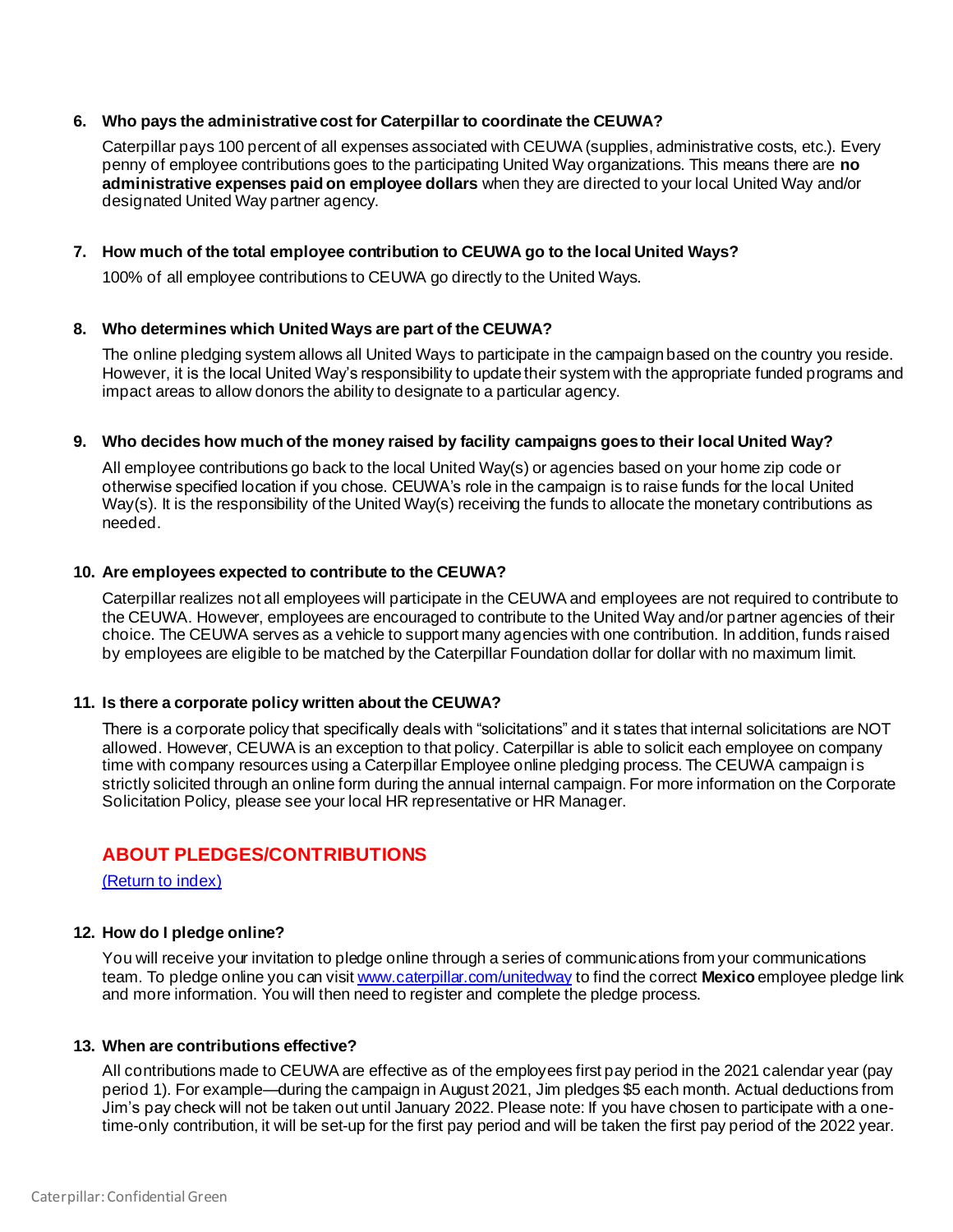Employees can access their pay stub at Cat @work to verify that the payroll contribution is correct. If it is incorrect or a change needs to be made – please go to Question 18.

#### **14. Is there a minimum payroll contribution?**

If pledging per pay period (weekly, biweekly, monthly), the total annual donation may not total less than \$1 MXN. For a one-time payroll contribution, the minimum pledge amount is \$1 MXN directed to United Way.

#### **15. Tell me more about payroll contribution.**

The payroll contribution is "per paid period," therefore, you will not need to specify the annual amount, rather just the amount that will be contributed each pay period. Contributions are derived from base pay and do not include vacation pay, night bonus or overtime.

#### **16. What if I do not take action in the online system?**

We strongly recommend that you log in to the online system each year to confirm that your pledge information is accurate and verify that your previous pledge amount is still accurate if you pledged in the previous year. In addition, you will also continue to receive reminder emails to pledge if you do not log into the system and confirm/update/cancel your pledge.

Contributions are continuous except for one-time-only contributions. Continuous contribution means that contributions do not stop unless the employee leaves the company, retires or cancels. If you choose not to take action in the online system, your contributions to United Way from the previous year will roll over automatically in January 2022.

#### **17. If my pledge from last year rolls over, do I still need to take action?**

We strongly recommend that you log in to the online system each year to confirm that your pledge information is accurate and verify that your previous pledge amount is still accurate if you pledged in the previous year. In addition, you will also continue to receive reminder emails to pledge if you do not log into the system and confirm/update/cancel your pledge.

Contributions are continuous except for one-time-only contributions. Continuous contribution means that contributions do not stop unless the employee leaves the company, retires or cancels. If you choose not to take action in the online system, your contributions to United Way from the previous year will roll over automatically in January 2022.

#### **18. How do I correct, change or cancel (stop) my payroll contribution if I pledged online?**

If you pledge online, you are able to make changes using the online pledging site until the campaign closes. If you have any changes after the close of the campaign please email the CEUWA cat@cat.com inbox with the changes needed. Employees should watch their first pay stub in January to make sure the deduction is correct.

#### **19. I did not receive an e-mail or message allowing me to pledge online. What should I do?**

If you did not receive an initial pledge email or reminder emails, please contact your local United Way coordinator. You can also vis[it www.caterpillar.com/unitedway](http://www.caterpillar.com/unitedway) for more information.

#### **20. If I pledge online and am pulled away from my desk, will the system "time out" or log me out?**

Yes, the site will time out and you will need to log back in if this happens. If the site sits idle for 5 minutes, it will time out due to amount of personal information on the site. You may need to reopen the page using the link in your email or visi[t www.caterpillar.com/unitedway](http://www.caterpillar.com/unitedway).